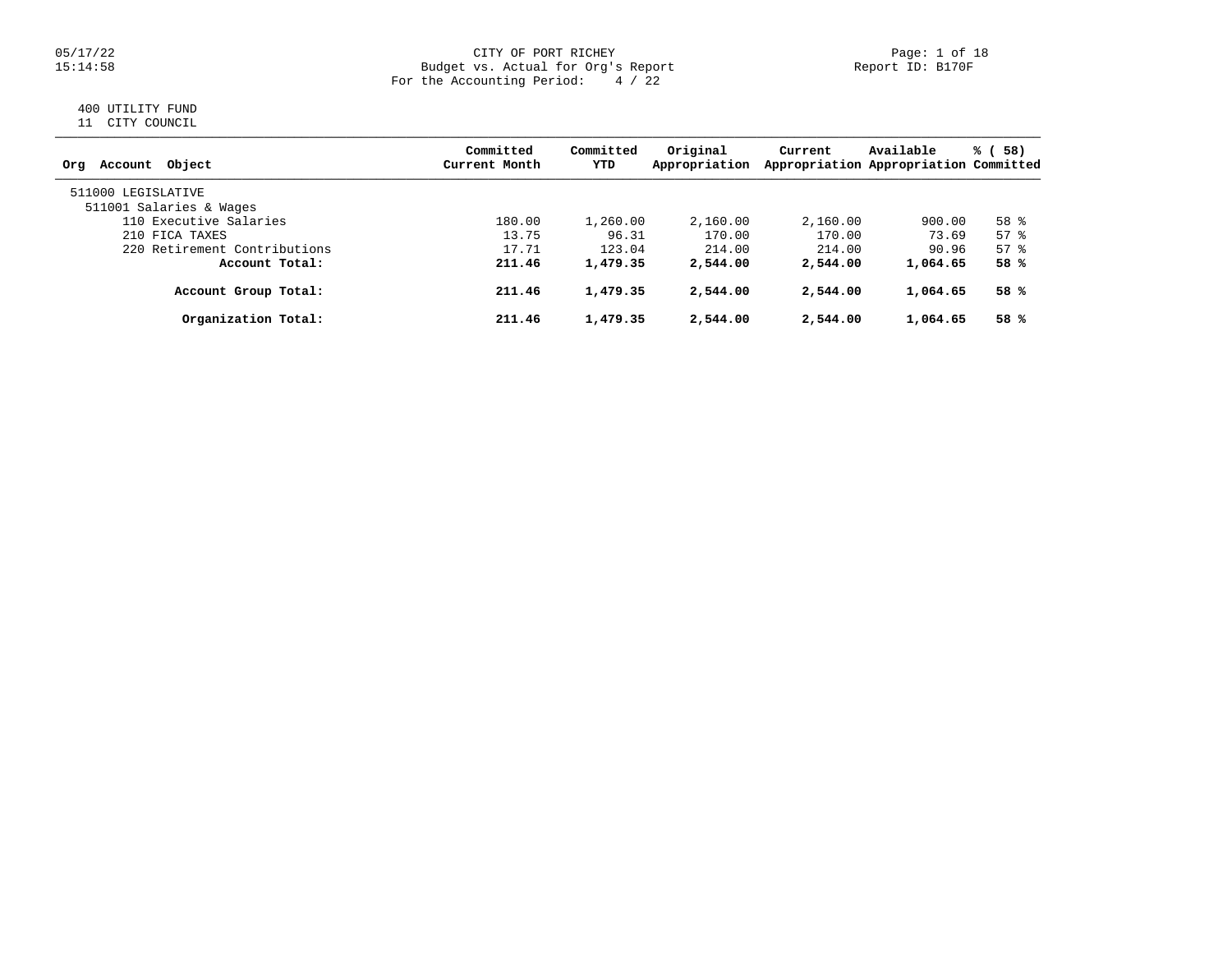### 05/17/22 CITY OF PORT RICHEY Page: 2 of 18 15:14:58 Budget vs. Actual for Org's Report Report ID: B170F For the Accounting Period: 4 / 22

# 400 UTILITY FUND

12 ADMINISTRATIVE

|                                      | Committed     | Committed | Original      | Current    | Available                             | % (58)             |
|--------------------------------------|---------------|-----------|---------------|------------|---------------------------------------|--------------------|
| Object<br>Orq<br>Account             | Current Month | YTD       | Appropriation |            | Appropriation Appropriation Committed |                    |
| 512000 EXECUTIVE                     |               |           |               |            |                                       |                    |
| 512001 Salaries & Wages              |               |           |               |            |                                       |                    |
| 120 Regular Salaries & Wages         | 8,614.84      | 60,015.16 | 111,100.00    | 111,100.00 | 51,084.84                             | $54$ $\frac{6}{3}$ |
| 140 Overtime                         | 0.00          | 149.85    | 0.00          | 0.00       | $-149.85$                             | $***$ 8            |
| 149 Vehicle Allowance - City Manager | 90.00         | 540.00    | 1,080.00      | 1,080.00   | 540.00                                | $50*$              |
| 210 FICA TAXES                       | 609.40        | 4,270.35  | 8,600.00      | 8,600.00   | 4,329.65                              | $50*$              |
| 220 Retirement Contributions         | 924.60        | 6,457.08  | 12,200.00     | 12,200.00  | 5,742.92                              | $53$ $%$           |
| 230 Health Insurance - Employee      | 1,552.58      | 10,860.18 | 18,050.00     | 18,050.00  | 7,189.82                              | 60 %               |
| Account Total:                       | 11,791.42     | 82,292.62 | 151,030.00    | 151,030.00 | 68,737.38                             | 54%                |
| Account Group Total:                 | 11,791.42     | 82,292.62 | 151,030.00    | 151,030.00 | 68,737.38                             | 54%                |
| Organization Total:                  | 11,791.42     | 82,292.62 | 151,030.00    | 151,030.00 | 68,737.38                             | 54%                |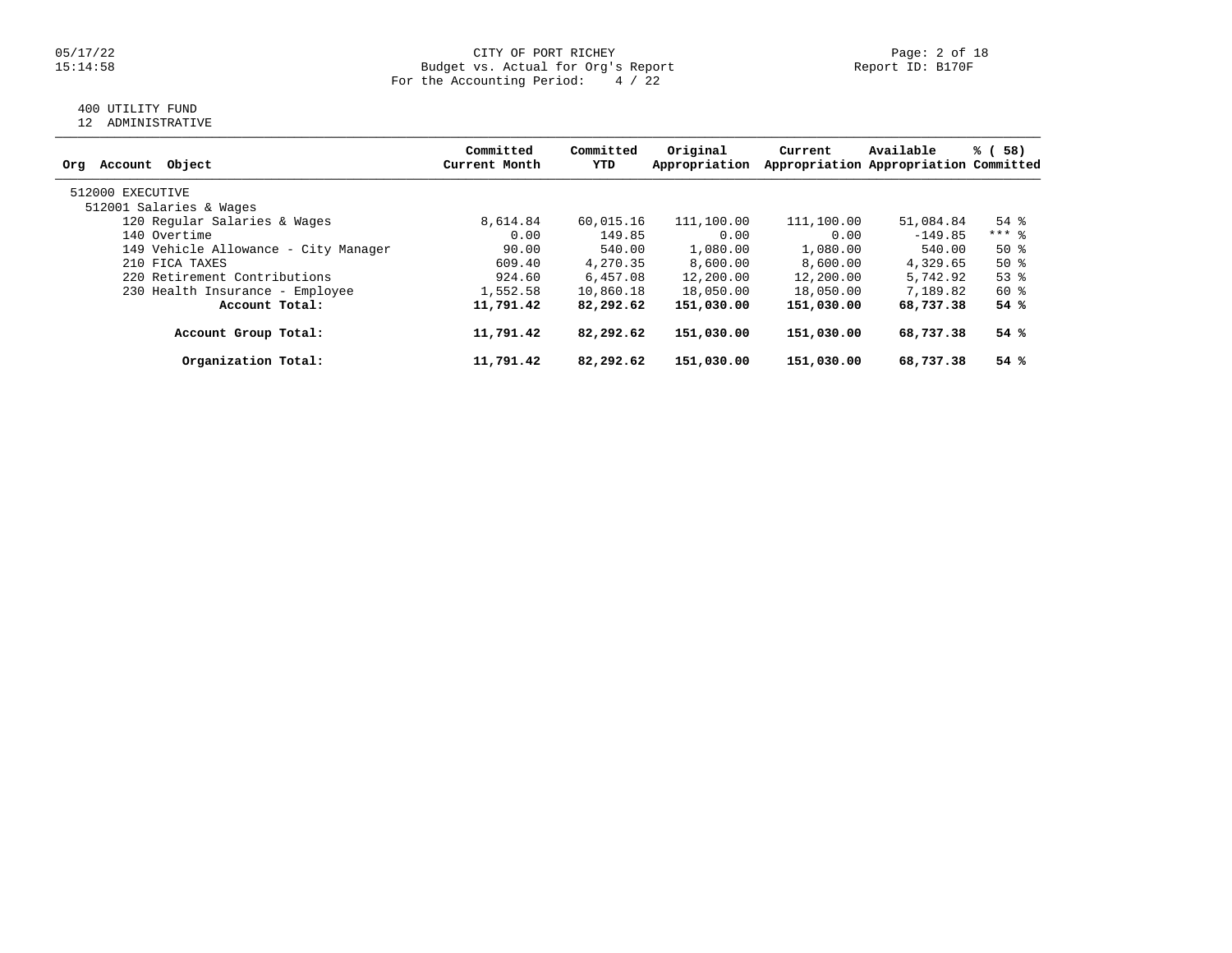### 05/17/22 CITY OF PORT RICHEY Page: 3 of 18 15:14:58 Budget vs. Actual for Org's Report Report ID: B170F For the Accounting Period: 4 / 22

# 400 UTILITY FUND

13 FINANCE

| Object<br>Orq<br>Account          | Committed<br>Current Month | Committed<br>YTD | Original<br>Appropriation | Current   | Available<br>Appropriation Appropriation Committed | % (58)             |
|-----------------------------------|----------------------------|------------------|---------------------------|-----------|----------------------------------------------------|--------------------|
| 513000 FINANCIAL & ADMINISTRATIVE |                            |                  |                           |           |                                                    |                    |
| 513001 Salary & Wages             |                            |                  |                           |           |                                                    |                    |
| 120 Regular Salaries & Wages      | 1,882.38                   | 13,661.73        | 24,820.00                 | 24,820.00 | 11, 158. 27                                        | $55$ $\frac{6}{3}$ |
| 140 Overtime                      | 3.19                       | 3.19             | 0.00                      | 0.00      | $-3.19$                                            | $***$ 8            |
| 210 FICA TAXES                    | 143.21                     | 1,033.08         | 1,890.00                  | 1,890.00  | 856.92                                             | $55$ $\frac{6}{3}$ |
| 220 Retirement Contributions      | 202.55                     | 1,469.03         | 2,690.00                  | 2,690.00  | 1,220.97                                           | $55$ $\frac{6}{3}$ |
| 230 Health Insurance - Employee   | 372.89                     | 2,397.07         | 4,640.00                  | 4,640.00  | 2,242.93                                           | $52$ $%$           |
| Account Total:                    | 2,604.22                   | 18,564.10        | 34,040.00                 | 34,040,00 | 15,475.90                                          | 55 %               |
| Account Group Total:              | 2,604.22                   | 18,564.10        | 34,040.00                 | 34,040,00 | 15,475.90                                          | 55 %               |
| Organization Total:               | 2,604.22                   | 18,564.10        | 34,040.00                 | 34,040.00 | 15,475.90                                          | 55 %               |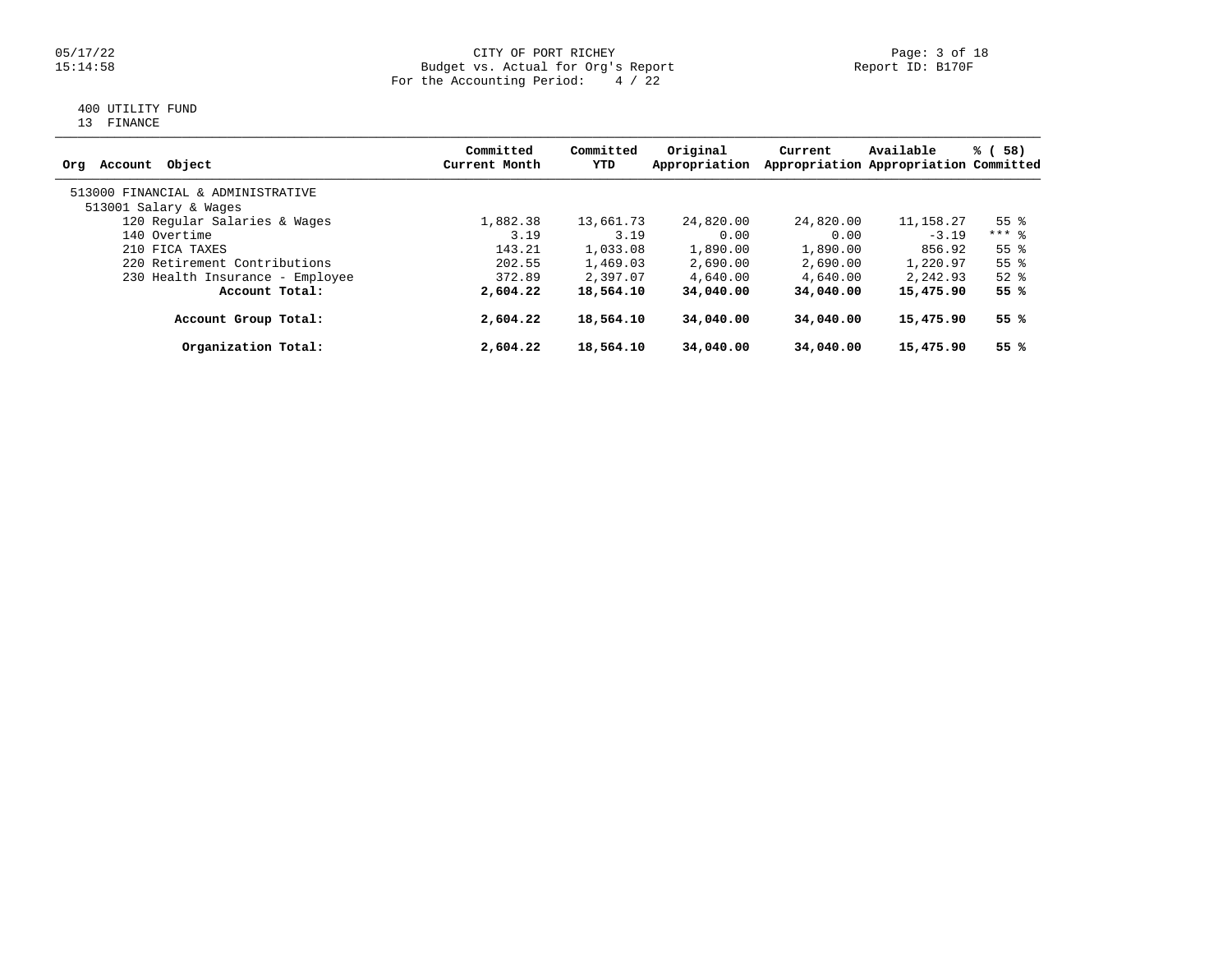### 05/17/22 CITY OF PORT RICHEY Page: 4 of 18 15:14:58 Budget vs. Actual for Org's Report Report ID: B170F For the Accounting Period: 4 / 22

# 400 UTILITY FUND 14 LEGAL

| Object<br>Account<br>Ora                      | Committed<br>Current Month | Committed<br>YTD | Original<br>Appropriation | Current   | Available<br>Appropriation Appropriation Committed | % (58) |
|-----------------------------------------------|----------------------------|------------------|---------------------------|-----------|----------------------------------------------------|--------|
| 514000 LEGAL<br>514300 Operating Expenditures |                            |                  |                           |           |                                                    |        |
| 319 City Attorney                             | 1,108.70                   | 9,791.90         | 20,000.00                 | 20,000.00 | 10,208.10                                          | 49 %   |
| Account Total:                                | 1,108.70                   | 9,791.90         | 20,000.00                 | 20,000.00 | 10,208.10                                          | 49 %   |
| Account Group Total:                          | 1,108.70                   | 9,791.90         | 20,000.00                 | 20,000.00 | 10,208.10                                          | 49 %   |
| Organization Total:                           | 1,108.70                   | 9,791.90         | 20,000.00                 | 20,000.00 | 10,208.10                                          | 49 %   |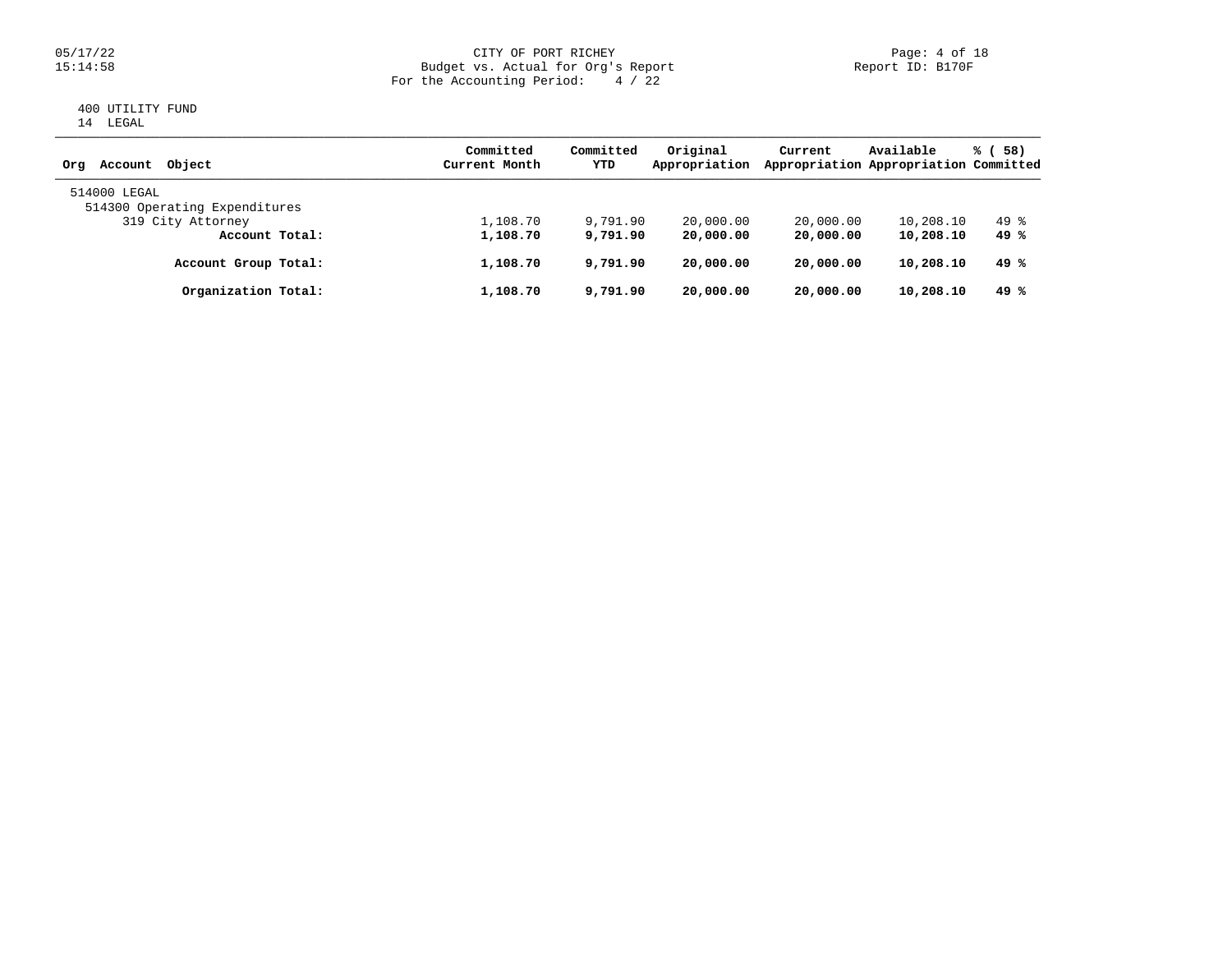### 05/17/22 CITY OF PORT RICHEY Page: 5 of 18 15:14:58 Budget vs. Actual for Org's Report Report ID: B170F For the Accounting Period: 4 / 22

# 400 UTILITY FUND

16 INFORMATION TECHNOLOGY

| Account Object<br>Orq          | Committed<br>Current Month | Committed<br>YTD | Original<br>Appropriation | Current  | Available<br>Appropriation Appropriation Committed | % (58) |
|--------------------------------|----------------------------|------------------|---------------------------|----------|----------------------------------------------------|--------|
| 516000                         |                            |                  |                           |          |                                                    |        |
| 516001 Salary & Wages          |                            |                  |                           |          |                                                    |        |
| 130 Part-time Salaries & Wages | 571.20                     | 3,893.85         | 8,000.00                  | 8,000.00 | 4,106.15                                           | $49*$  |
| 210 FICA TAXES                 | 43.70                      | 297.93           | 612.00                    | 612.00   | 314.07                                             | $49*$  |
| Account Total:                 | 614.90                     | 4,191.78         | 8,612.00                  | 8,612.00 | 4,420.22                                           | 49%    |
| Account Group Total:           | 614.90                     | 4,191.78         | 8,612.00                  | 8,612.00 | 4,420.22                                           | 49 %   |
| Organization Total:            | 614.90                     | 4,191.78         | 8,612.00                  | 8,612.00 | 4,420.22                                           | 49%    |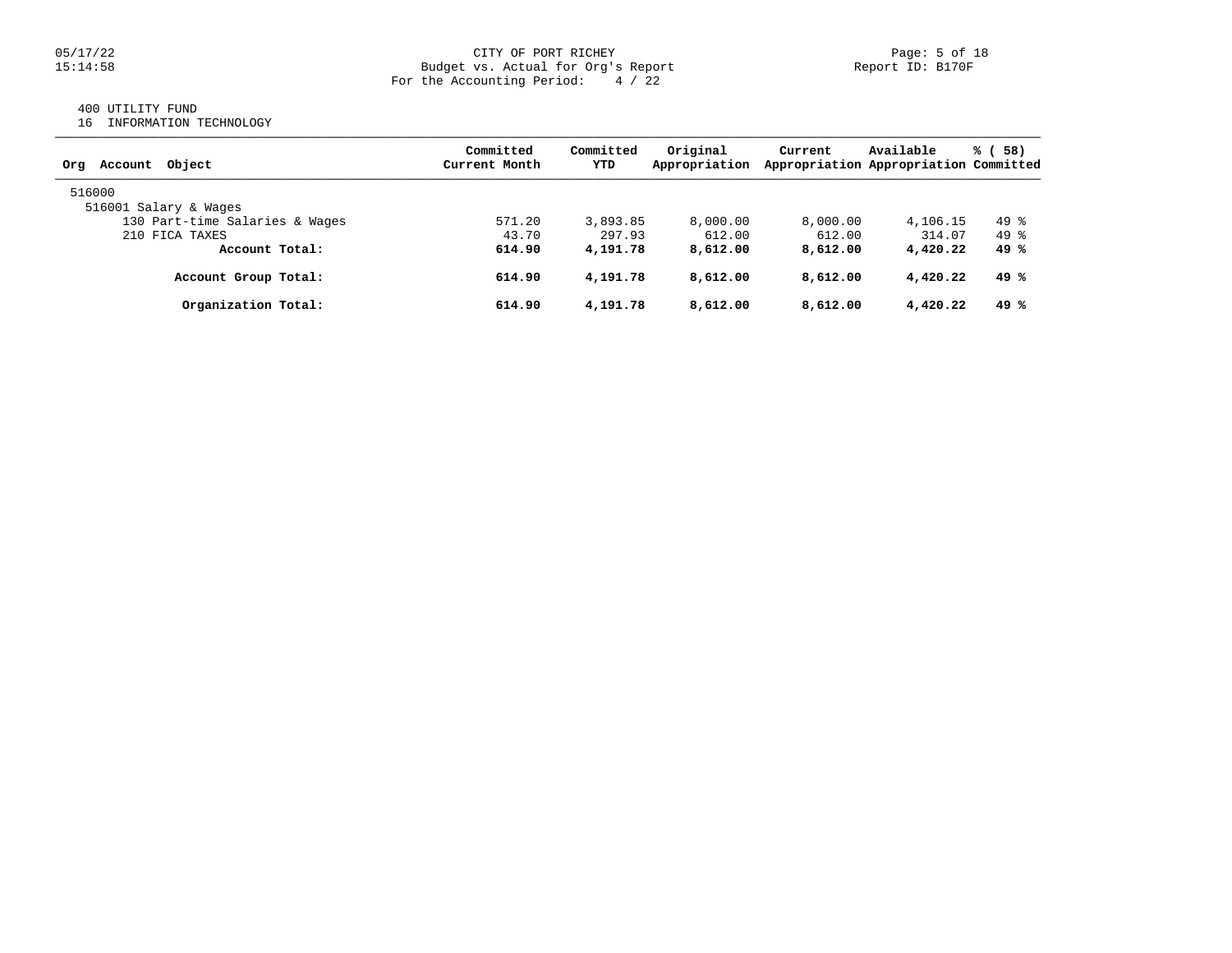### 05/17/22 CITY OF PORT RICHEY Page: 6 of 18 15:14:58 Budget vs. Actual for Org's Report Report ID: B170F For the Accounting Period: 4 / 22

# 400 UTILITY FUND

20 DISPATCH DEPARTMENT

| Object<br>Account<br>Org        | Committed<br>Current Month | Committed<br>YTD | Original<br>Appropriation | Current   | Available<br>Appropriation Appropriation Committed | % (58)             |
|---------------------------------|----------------------------|------------------|---------------------------|-----------|----------------------------------------------------|--------------------|
| 520000 PUBLIC SAFETY            |                            |                  |                           |           |                                                    |                    |
| 520001 Salaries & Wages         |                            |                  |                           |           |                                                    |                    |
| 120 Regular Salaries & Wages    | 1,447.21                   | 9,814.90         | 19,540.00                 | 19,540.00 | 9,725.10                                           | $50*$              |
| 130 Part-time Salaries & Wages  | 273.18                     | 1,250.26         | 5,000.00                  | 5,000.00  | 3,749.74                                           | $25$ $\frac{6}{3}$ |
| 140 Overtime                    | 174.66                     | 1,503.97         | 3,000.00                  | 3,000.00  | 1,496.03                                           | $50*$              |
| 160 Holiday Pay                 | 55.66                      | 509.62           | 0.00                      | 0.00      | $-509.62$                                          | $***$ 8            |
| 210 FICA TAXES                  | 148.42                     | 998.88           | 2,400.00                  | 2,400.00  | 1,401.12                                           | $42*$              |
| 220 Retirement Contributions    | 196.77                     | 1,334.03         | 2,440.00                  | 2,440.00  | 1,105.97                                           | 55 <sup>8</sup>    |
| 230 Health Insurance - Employee | 563.82                     | 2,623.66         | 6, 190.00                 | 6, 190.00 | 3,566.34                                           | $42*$              |
| Account Total:                  | 2,859.72                   | 18,035.32        | 38,570.00                 | 38,570.00 | 20,534.68                                          | 47%                |
| Account Group Total:            | 2,859.72                   | 18,035.32        | 38,570.00                 | 38,570.00 | 20,534.68                                          | 47%                |
| Organization Total:             | 2,859.72                   | 18,035.32        | 38,570.00                 | 38,570.00 | 20,534.68                                          | 47%                |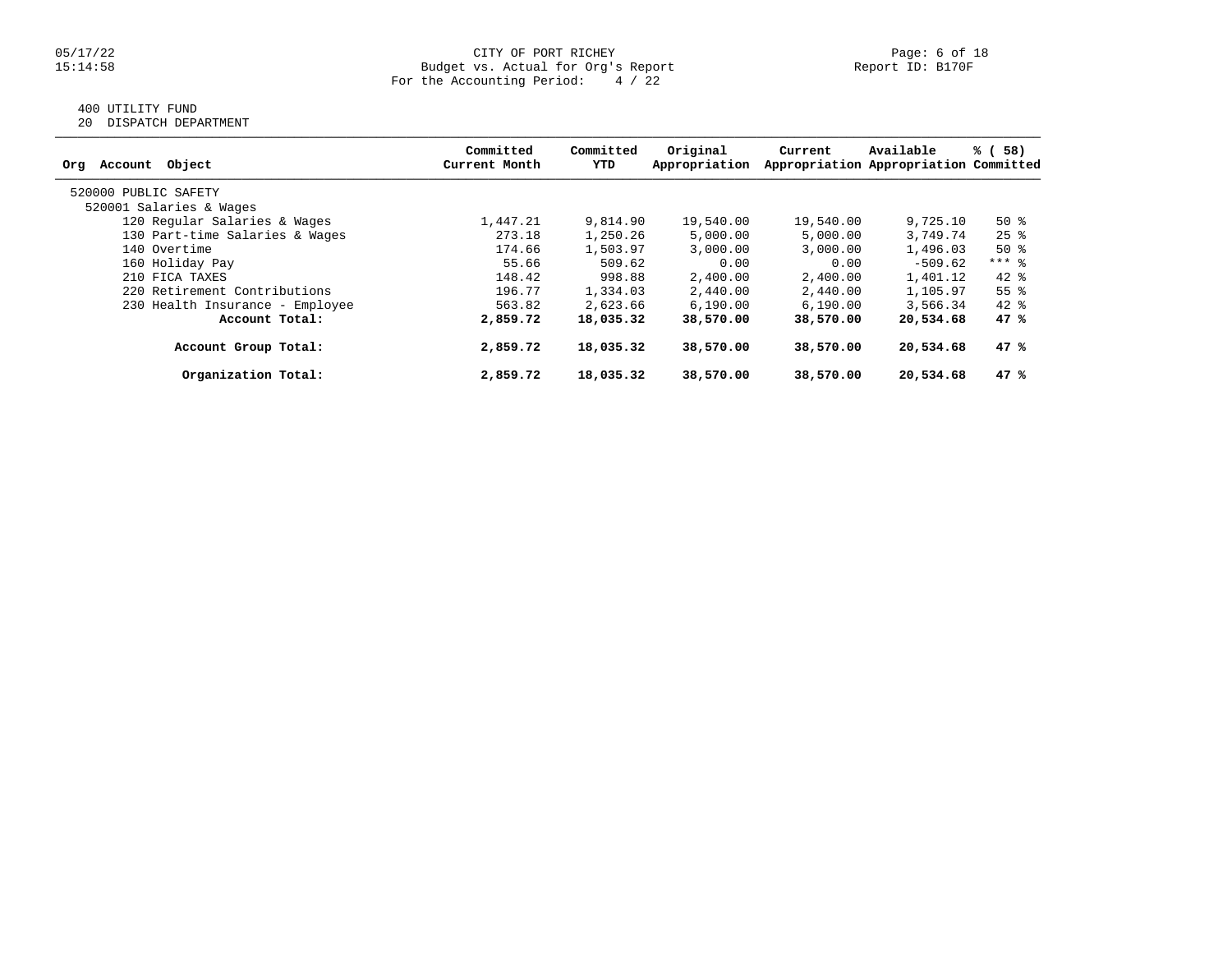### 05/17/22 CITY OF PORT RICHEY Page: 7 of 18 15:14:58 Budget vs. Actual for Org's Report Report ID: B170F For the Accounting Period: 4 / 22

# 400 UTILITY FUND 26 HUMAN RESOURCES

| Obiect<br>Account<br>Org        | Committed<br>Current Month | Committed<br>YTD | Original<br>Appropriation | Current   | Available<br>Appropriation Appropriation Committed | % (<br>58) |
|---------------------------------|----------------------------|------------------|---------------------------|-----------|----------------------------------------------------|------------|
| 526000                          |                            |                  |                           |           |                                                    |            |
| 526001 Salaries & Wages         |                            |                  |                           |           |                                                    |            |
| 120 Regular Salaries & Wages    | 816.00                     | 5,712.00         | 10,800.00                 | 10,800.00 | 5,088.00                                           | $53$ $%$   |
| 210 FICA TAXES                  | 62.43                      | 437.01           | 830.00                    | 830.00    | 392.99                                             | 53%        |
| 220 Retirement Contributions    | 88.29                      | 618.05           | 1,170.00                  | 1,170.00  | 551.95                                             | $53$ $%$   |
| 230 Health Insurance - Employee | 213.55                     | 1,517.25         | 2,580.00                  | 2,580.00  | 1,062.75                                           | 59%        |
| Account Total:                  | 1,180.27                   | 8,284.31         | 15,380.00                 | 15,380.00 | 7,095.69                                           | 54%        |
| Account Group Total:            | 1,180.27                   | 8,284.31         | 15,380.00                 | 15,380.00 | 7,095.69                                           | 54%        |
| Organization Total:             | 1,180.27                   | 8,284.31         | 15,380.00                 | 15,380.00 | 7,095.69                                           | 54%        |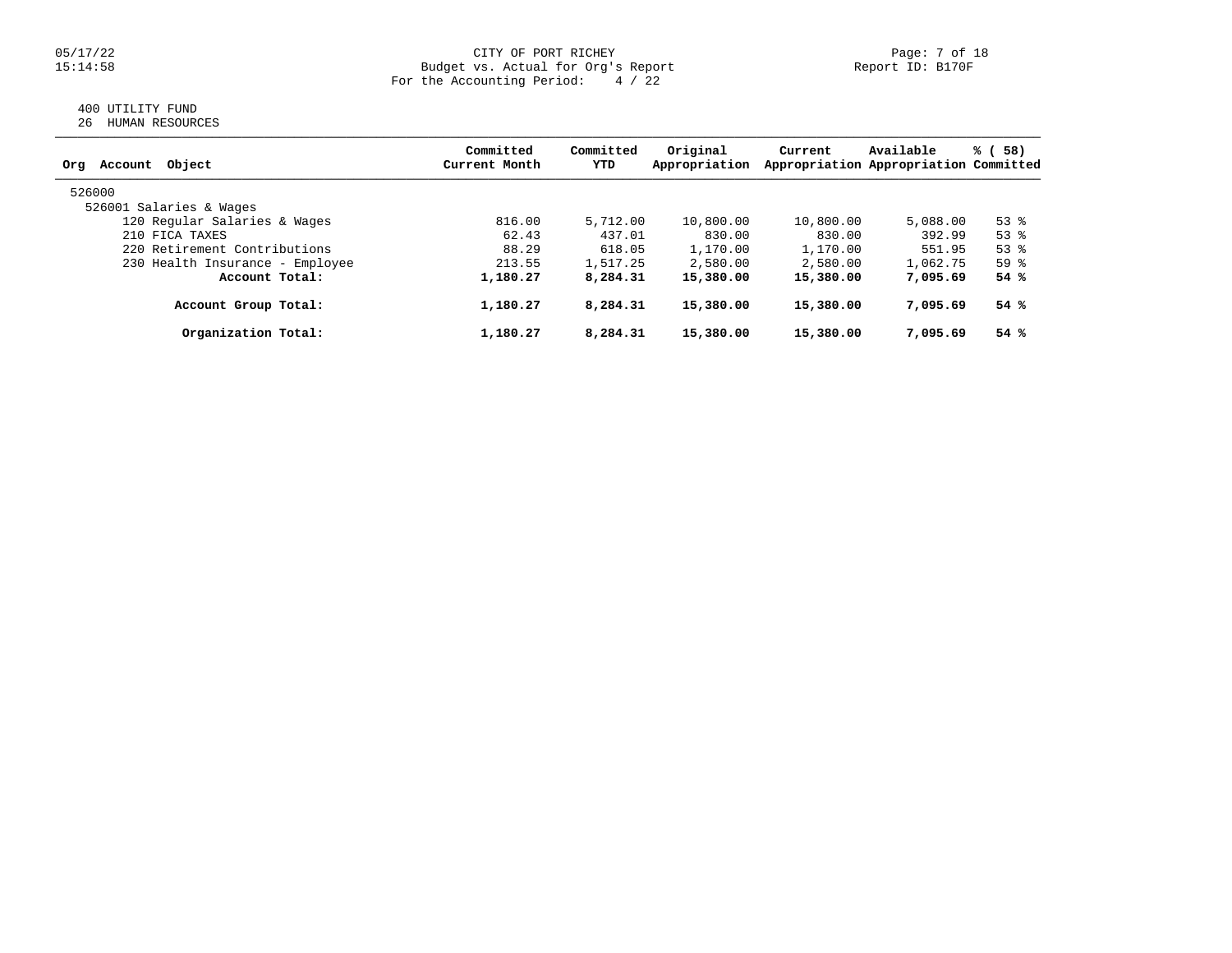# 05/17/22 CITY OF PORT RICHEY PAGE: 8 Of 18<br>15114:58 Budget vs. Actual for Org's Report Page: 15:14:58 Budget vs. Actual for Org's Report For the Accounting Period: 4 / 22

# 400 UTILITY FUND

33 WATER DISTRIBUTION

| Org Account Object                  | Committed<br>Current Month | Committed<br>YTD | Original   | Current<br>Appropriation Appropriation Appropriation Committed | Available    | % ( 58)            |
|-------------------------------------|----------------------------|------------------|------------|----------------------------------------------------------------|--------------|--------------------|
| 533000 WATER UTILITY SERVICES       |                            |                  |            |                                                                |              |                    |
| 533001 Salaries & Wages             |                            |                  |            |                                                                |              |                    |
| 120 Regular Salaries & Wages        | 11,967.96                  | 83, 173. 38      | 153,600.00 | 153,600.00                                                     | 70,426.62    | 54 %               |
| 140 Overtime                        | 3,617.57                   | 17,156.48        | 15,000.00  | 15,000.00                                                      | $-2, 156.48$ | 114 %              |
| 210 FICA TAXES                      | 1,188.14                   | 7,646.34         | 12,950.00  | 12,950.00                                                      | 5,303.66     | 59%                |
| 220 Retirement Contributions        | 1,683.61                   | 10,836.82        | 18,400.00  | 18,400.00                                                      | 7,563.18     | 59%                |
| 230 Health Insurance - Employee     | 4,550.03                   | 30,191.38        | 54,533.00  | 54,533.00                                                      | 24, 341.62   | 55 %               |
| Account Total:                      | 23,007.31                  | 149,004.40       | 254,483.00 | 254,483.00                                                     | 105,478.60   | 59 %               |
| 533300 Operating Expenditures       |                            |                  |            |                                                                |              |                    |
| 301 Training                        | 0.00                       | 1,476.00         | 5,000.00   | 5,000.00                                                       | 3,524.00     | $30*$              |
| 315 Physical Exams                  | 0.00                       | 0.00             | 1,000.00   | 1,000.00                                                       | 1,000.00     | 0 <sup>8</sup>     |
| 322 Locates                         | 215.12                     | 752.92           | 2,000.00   | 2,000.00                                                       | 1,247.08     | 38 <sup>8</sup>    |
| 328 Professional Services           | $-650.00$                  | 3,922.33         | 5,000.00   | 5,000.00                                                       | 1,077.67     | 78 %               |
| 409 Cellular Phone                  | $-102.81$                  | 5,150.68         | 5,360.00   | 5,360.00                                                       | 209.32       | 96%                |
| 430 Electricity                     | 210.03                     | 1,227.99         | 3,000.00   | 3,000.00                                                       | 1,772.01     | 41 %               |
| 432 Water Utility Expense           | 24.00                      | 128.95           | 200.00     | 200.00                                                         | 71.05        | 64 %               |
| 434 Sewer Utility Expense           | 19.07                      | 92.21            | 300.00     | 300.00                                                         | 207.79       | 31.8               |
| 436 Stormwater Utility Expense      | 58.50                      | 410.30           | 1,000.00   | 1,000.00                                                       | 589.70       | 41 %               |
| 442 Rental Equipment                | 0.00                       | 0.00             | 1,200.00   | 1,200.00                                                       | 1,200.00     | 0 <sup>8</sup>     |
| 446 Hydrant repairs                 | 0.00                       | 2,458.36         | 4,000.00   | 4,000.00                                                       | 1,541.64     | 61 %               |
| 460 Building Maintenance            | 0.00                       | 119.93           | 1,000.00   | 1,000.00                                                       | 880.07       | $12*$              |
| 461 Technology/Software Maintenance | 175.95                     | 1,231.65         | 1,000.00   | 1,000.00                                                       | $-231.65$    | $123$ %            |
| 462 Maintenance                     | 0.00                       | 0.00             | 2,000.00   | 2,000.00                                                       | 2,000.00     | 0 <sup>8</sup>     |
| 463 Meter Repairs/Calibration       | 6,738.00                   | 6,738.00         | 60,000.00  | 60,000.00                                                      | 53,262.00    | $11*$              |
| 465 Vehicle Expense                 | 576.38                     | 4,022.35         | 15,000.00  | 15,000.00                                                      | 10,977.65    | $27$ $\frac{6}{5}$ |
| 467 Equipment Maintenance           | 607.62                     | 2,745.63         | 8,000.00   | 8,000.00                                                       | 5,254.37     | 34%                |
| 468 Mains/Repairs                   | 12,936.10                  | 32,912.29        | 65,000.00  | 65,000.00                                                      | 32,087.71    | $51$ $%$           |
| 502 Miscellaneous                   | 85.28                      | 769.73           | 2,000.00   | 2,000.00                                                       | 1,230.27     | 38 %               |
| 512 Small Equipment                 | 428.98                     | 2,484.03         | 5,000.00   | 5,000.00                                                       | 2,515.97     | $50*$              |
| 514 Safety Equipment                | 0.00                       | 632.83           | 1,500.00   | 1,500.00                                                       | 867.17       | 42 %               |
| 520 Fuel Expense                    | 3, 144.51                  | 12,661.03        | 9,000.00   | 9,000.00                                                       | $-3,661.03$  | 141 %              |
| 525 Uniform Allowance               | 334.26                     | 1,663.42         | 6,000.00   | 6,000.00                                                       | 4,336.58     | $28$ $%$           |
| 528 Chemicals                       | 0.00                       | 0.00             | 2,500.00   | 2,500.00                                                       | 2,500.00     | 0 <sup>8</sup>     |
| Account Total:                      | 24,800.99                  | 81,600.63        | 206,060.00 | 206,060.00                                                     | 124,459.37   | 40 %               |
| Account Group Total:                | 47,808.30                  | 230,605.03       | 460,543.00 | 460,543.00                                                     | 229,937.97   | 50 %               |
| Organization Total:                 | 47,808.30                  | 230,605.03       | 460,543.00 | 460,543.00                                                     | 229,937.97   | 50 %               |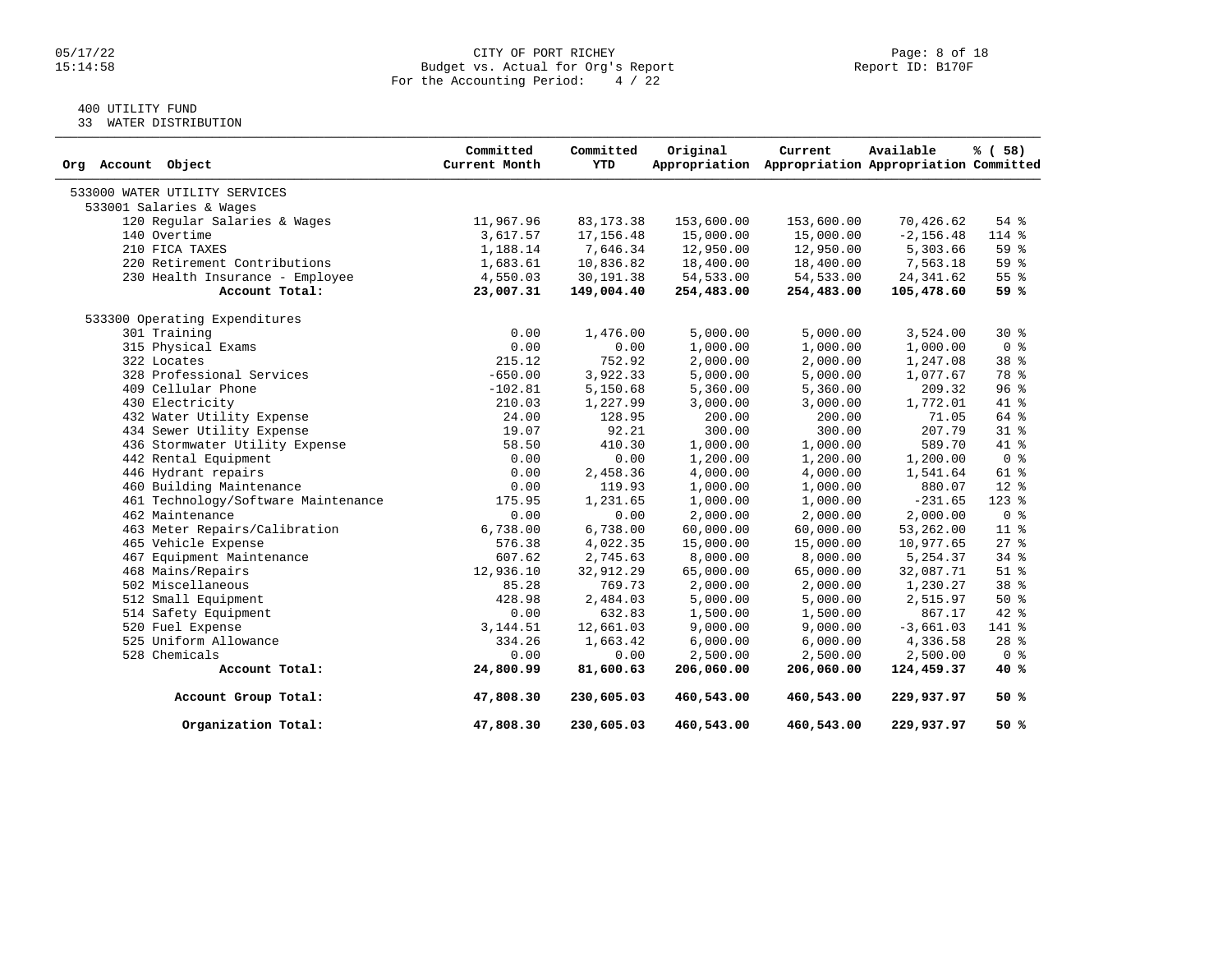# 05/17/22 CITY OF PORT RICHEY PORT ROUGHER PAGE: 9 of 18<br>15:14:58 Budget vs. Actual for Org's Report Page: 9 Deport ID: B170F Budget vs. Actual for Org's Report For the Accounting Period: 4 / 22

# 400 UTILITY FUND

34 WATER TREATMENT PLANT

| Org Account Object                     | Committed<br>Current Month | Committed<br><b>YTD</b> | Original   | Current<br>Appropriation Appropriation Appropriation Committed | Available    | % (58)          |
|----------------------------------------|----------------------------|-------------------------|------------|----------------------------------------------------------------|--------------|-----------------|
| 534000 WATER TREATMENT                 |                            |                         |            |                                                                |              |                 |
| 534001 Salaries & Wages                |                            |                         |            |                                                                |              |                 |
| 120 Regular Salaries & Wages           | 8,217.00                   | 57,519.00               | 96,870.00  | 96,870.00                                                      | 39,351.00    | 59 %            |
| 140 Overtime                           | 1,727.81                   | 11, 117.92              | 14,500.00  | 14,500.00                                                      | 3,382.08     | 77.8            |
| 210 FICA TAXES                         | 746.28                     | 5,152.71                | 8,580.00   | 8,580.00                                                       | 3,427.29     | 60 %            |
| 220 Retirement Contributions           | 1,076.03                   | 7,426.49                | 12,050.00  | 12,050.00                                                      | 4,623.51     | 62 %            |
| 230 Health Insurance - Employee        | 1,711.69                   | 11,981.83               | 20,800.00  | 20,800.00                                                      | 8,818.17     | 58 %            |
| Account Total:                         | 13,478.81                  | 93,197.95               | 152,800.00 | 152,800.00                                                     | 59,602.05    | 61%             |
| 534300 Operating Expenditures          |                            |                         |            |                                                                |              |                 |
| 328 Professional Services              | 220.00                     | 13,784.19               | 60,000.00  | 60,000.00                                                      | 46, 215.81   | $23$ $%$        |
| 346 Contractual Services               | 0.00                       | 8,514.99                | 8,000.00   | 8,000.00                                                       | $-514.99$    | $106$ %         |
| 409 Cellular Phone                     | 54.58                      | 232.39                  | 1,320.00   | 1,320.00                                                       | 1,087.61     | 18 %            |
| 417 Internet Service                   | 99.99                      | 398.97                  | 1,080.00   | 1,080.00                                                       | 681.03       | $37*$           |
| 430 Electricity                        | 4,686.98                   | 24,717.64               | 60,000.00  | 60,000.00                                                      | 35, 282.36   | 41 %            |
| 435 Purchase of Water                  | 27, 195. 74                | 41, 423.52              | 50,000.00  | 50,000.00                                                      | 8,576.48     | 83 %            |
| 452 Chlorine Equipment Maintenance     | 47.60                      | 748.72                  | 5,000.00   | 5,000.00                                                       | 4,251.28     | 15 <sup>8</sup> |
| 453 Ground Storage Tank Maintenance    | 0.00                       | 9,392.24                | 8,000.00   | 8,000.00                                                       | $-1, 392.24$ | 117 %           |
| 454 Instr/Remote Meter Ser/Calibration | 1,500.00                   | 1,500.00                | 2,000.00   | 2,000.00                                                       | 500.00       | 75 %            |
| 455 Laboratory Equipment Maintenance   | 58.22                      | 628.85                  | 5,000.00   | 5,000.00                                                       | 4,371.15     | $13*$           |
| 456 Iron Filter Maintenance            | 70.07                      | 4,358.29                | 10,000.00  | 10,000.00                                                      | 5,641.71     | 44 %            |
| 457 Backwash Basin Maintenance         | 153.51                     | 174.97                  | 1,500.00   | 1,500.00                                                       | 1,325.03     | $12$ %          |
| 460 Building Maintenance               | 0.00                       | 1,298.97                | 3,000.00   | 3,000.00                                                       | 1,701.03     | $43*$           |
| 464 Plant & Pump Maintenance           | 157.55                     | 36,821.62               | 60,000.00  | 60,000.00                                                      | 23, 178.38   | 61 %            |
| 465 Vehicle Expense                    | 338.33                     | 1,644.48                | 5,000.00   | 5,000.00                                                       | 3,355.52     | 338             |
| 474 Well Construction Repair           | 9,107.50                   | 9,421.56                | 25,000.00  | 25,000.00                                                      | 15,578.44    | 38 %            |
| 477 Generator                          | 550.00                     | 3,439.90                | 5,000.00   | 5,000.00                                                       | 1,560.10     | 69 %            |
| 502 Miscellaneous                      | 55.40                      | 214.46                  | 2,000.00   | 2,000.00                                                       | 1,785.54     | $11*$           |
| 512 Small Equipment                    | 577.00                     | 1,956.38                | 5,000.00   | 5,000.00                                                       | 3,043.62     | $39*$           |
| 514 Safety Equipment                   | 0.00                       | 1,150.89                | 1,500.00   | 1,500.00                                                       | 349.11       | $77$ $%$        |
| 520 Fuel Expense                       | 368.90                     | 2,073.24                | 6,000.00   | 6,000.00                                                       | 3,926.76     | 35 <sup>8</sup> |
| 521 Laboratory Supplies                | 2,105.59                   | 3,012.31                | 5,000.00   | 5,000.00                                                       | 1,987.69     | 60 %            |
| 525 Uniform Allowance                  | 259.68                     | 444.95                  | 1,000.00   | 1,000.00                                                       | 555.05       | 44 %            |
| 528 Chemicals                          | 5,021.20                   | 23, 467.79              | 40,000.00  | 40,000.00                                                      | 16,532.21    | 59 %            |
| 540 Membership Fees                    | 0.00                       | 145.26                  | 1,000.00   | 1,000.00                                                       | 854.74       | 15 <sup>8</sup> |
| 545 Water Samples                      | 2,312.03                   | 5,473.53                | 6,000.00   | 6,000.00                                                       | 526.47       | $91$ %          |
| 554 Permit Fees                        | 0.00                       | 0.00                    | 6,000.00   | 6,000.00                                                       | 6,000.00     | 0 <sup>8</sup>  |
| Account Total:                         | 54,939.87                  | 196,440.11              | 383,400.00 | 383,400.00                                                     | 186,959.89   | 51%             |
| 534600 Capital Outlay                  |                            |                         |            |                                                                |              |                 |
| 638 Water Trmt Plt Improvements        | 0.00                       | 0.00                    | 100,000.00 | 100,000.00                                                     | 100,000.00   | 0 <sup>8</sup>  |
| 643 Small Equipment                    | 0.00                       | 25,977.40               | 25,000.00  | 25,000.00                                                      | $-977.40$    | 104 %           |
| Account Total:                         | 0.00                       | 25,977.40               | 125,000.00 | 125,000.00                                                     | 99,022.60    | 21%             |
| Account Group Total:                   | 68,418.68                  | 315,615.46              | 661,200.00 | 661,200.00                                                     | 345,584.54   | 48%             |
| Organization Total:                    | 68,418.68                  | 315,615.46              | 661,200.00 | 661,200.00                                                     | 345,584.54   | 48 %            |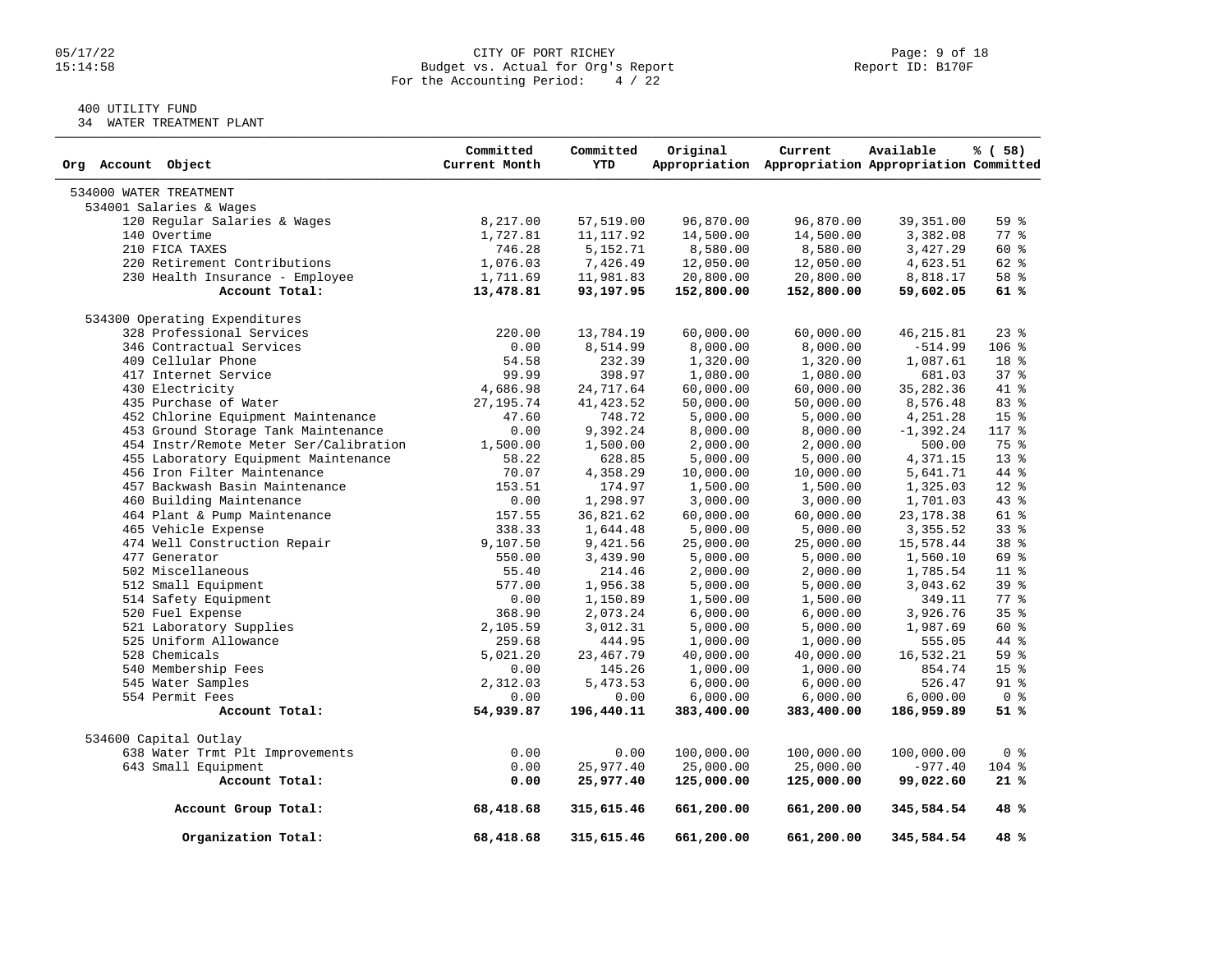#### 05/17/22 CITY OF PORT RICHEY Page: 10 of 18 15:14:59 Budget vs. Actual for Org's Report Report ID: B170F For the Accounting Period: 4 / 22

# 400 UTILITY FUND

35 WASTEWATER SERVICES

| Org Account Object                  | Committed<br>Current Month | Committed<br>YTD | Original                | Current<br>Appropriation Appropriation Appropriation Committed | Available    | % ( 58)         |
|-------------------------------------|----------------------------|------------------|-------------------------|----------------------------------------------------------------|--------------|-----------------|
| 535000 SEWER/WASTEWATER SERVICES    |                            |                  |                         |                                                                |              |                 |
| 535001 Salaries & Wages             |                            |                  |                         |                                                                |              |                 |
| 120 Regular Salaries & Wages        | 5,001.43                   | 34, 198. 21      | 93,100.00               | 93,100.00                                                      | 58,901.79    | 37 <sub>8</sub> |
| 140 Overtime                        | 3,162.11                   | 7,551.61         | 7,000.00                | 7,000.00                                                       | $-551.61$    | 108 %           |
| 210 FICA TAXES                      | 539.97                     | 3,068.43         | 7,650.00                | 7,650.00                                                       | 4,581.57     | 40 %            |
| 220 Retirement Contributions        | 767.97                     | 4,375.48         | 10,820.00               | 10,820.00                                                      | 6,444.52     | $40*$           |
| 230 Health Insurance - Employee     | 1,343.72                   | 9,511.04         | 33,960.00               | 33,960.00                                                      | 24, 448.96   | $28$ $%$        |
| Account Total:                      | 10,815.20                  | 58,704.77        | 152,530.00              | 152,530.00                                                     | 93,825.23    | 38%             |
| 535300 Operating Expenditures       |                            |                  |                         |                                                                |              |                 |
| 301 Training                        | 0.00                       | 0.00             | 5,000.00                | 5,000.00                                                       | 5,000.00     | 0 <sup>8</sup>  |
| 315 Physical Exams                  | 0.00                       | 0.00             | 500.00                  | 500.00                                                         | 500.00       | 0 <sup>8</sup>  |
| 318 Engineering                     | 0.00                       | 472.50           | 2,000.00                | 2,000.00                                                       | 1,527.50     | $24$ $%$        |
| 328 Professional Services           | 0.00                       | 9,375.00         | 5,000.00                | 9,400.00                                                       | 25.00        | $100*$          |
| 430 Electricity                     | 4,052.15                   | 36, 110.33       | 45,000.00               | 45,000.00                                                      | 8,889.67     | 80%             |
| 437 Sewer Treatment                 | 104, 353.04                | 517,551.51       | 900,000.00              | 895,600.00                                                     | 378,048.49   | 58 <sup>8</sup> |
| 460 Building Maintenance            | 0.00                       | 47.13            | 2,000.00                | 2,000.00                                                       | 1,952.87     | 2 <sup>8</sup>  |
| 461 Technology/Software Maintenance | 175.95                     | 879.75           | 1,000.00                | 1,000.00                                                       | 120.25       | 88 %            |
| 463 Meter Repairs/Calibration       | 0.00                       | 0.00             | 4,000.00                | 4,000.00                                                       | 4,000.00     | 0 <sup>8</sup>  |
| 464 Plant & Pump Maintenance        | 22,932.03                  | 54,929.54        | 132,000.00              | 132,000.00                                                     | 77,070.46    | $42*$           |
| 465 Vehicle Expense                 | 0.00                       | 2,167.64         | 7,000.00                | 7,000.00                                                       | 4,832.36     | 31.8            |
| 467 Equipment Maintenance           | 0.00                       | 57.90            | 7,000.00                | 7,000.00                                                       | 6,942.10     | 1 <sup>°</sup>  |
| 468 Mains/Repairs                   | 26,399.76                  | 34, 329. 13      | 30,000.00               | 30,000.00                                                      | $-4, 329.13$ | 114 %           |
| 502 Miscellaneous                   | 0.00                       | 191.68           | 1,500.00                | 1,500.00                                                       | 1,308.32     | $13*$           |
| 512 Small Equipment                 | 0.00                       | 1,779.56         | 3,000.00                | 3,000.00                                                       | 1,220.44     | 59%             |
| 514 Safety Equipment                | 0.00                       | 0.00             | 1,000.00                | 1,000.00                                                       | 1,000.00     | 0 <sup>8</sup>  |
| 520 Fuel Expense                    | 1,459.91                   | 4,075.91         | 10,000.00               | 10,000.00                                                      | 5,924.09     | 41 %            |
| 525 Uniform Allowance               | 9.70                       | 468.80           | 3,000.00                | 3,000.00                                                       | 2,531.20     | 16 %            |
| 528 Chemicals                       | 630.17                     | 630.17           | 3,000.00                | 3,000.00                                                       | 2,369.83     | $21$ %          |
| Account Total:                      | 160,012.71                 |                  | 663,066.55 1,162,000.00 | 1,162,000.00                                                   | 498,933.45   | 57%             |
| 535600 Capital Outlay               |                            |                  |                         |                                                                |              |                 |
| 636 Lift Station Improvements       | 0.00                       | 0.00             | 1.00                    | 1.00                                                           | 1.00         | 0 <sup>8</sup>  |
| 643 Small Equipment                 | 0.00                       | 6,078.00         | 35,000.00               | 35,000.00                                                      | 28,922.00    | $17*$           |
| 650 Vehicles                        | 0.00                       | 0.00             | 125,000.00              | 125,000.00                                                     | 125,000.00   | 0 <sup>8</sup>  |
| Account Total:                      | 0.00                       | 6,078.00         | 160,001.00              | 160,001.00                                                     | 153,923.00   | 4%              |
| Account Group Total:                | 170,827.91                 |                  | 727,849.32 1,474,531.00 | 1,474,531.00                                                   | 746,681.68   | 49 %            |
| Organization Total:                 | 170,827.91                 |                  | 727,849.32 1,474,531.00 | 1,474,531.00                                                   | 746,681.68   | 49 %            |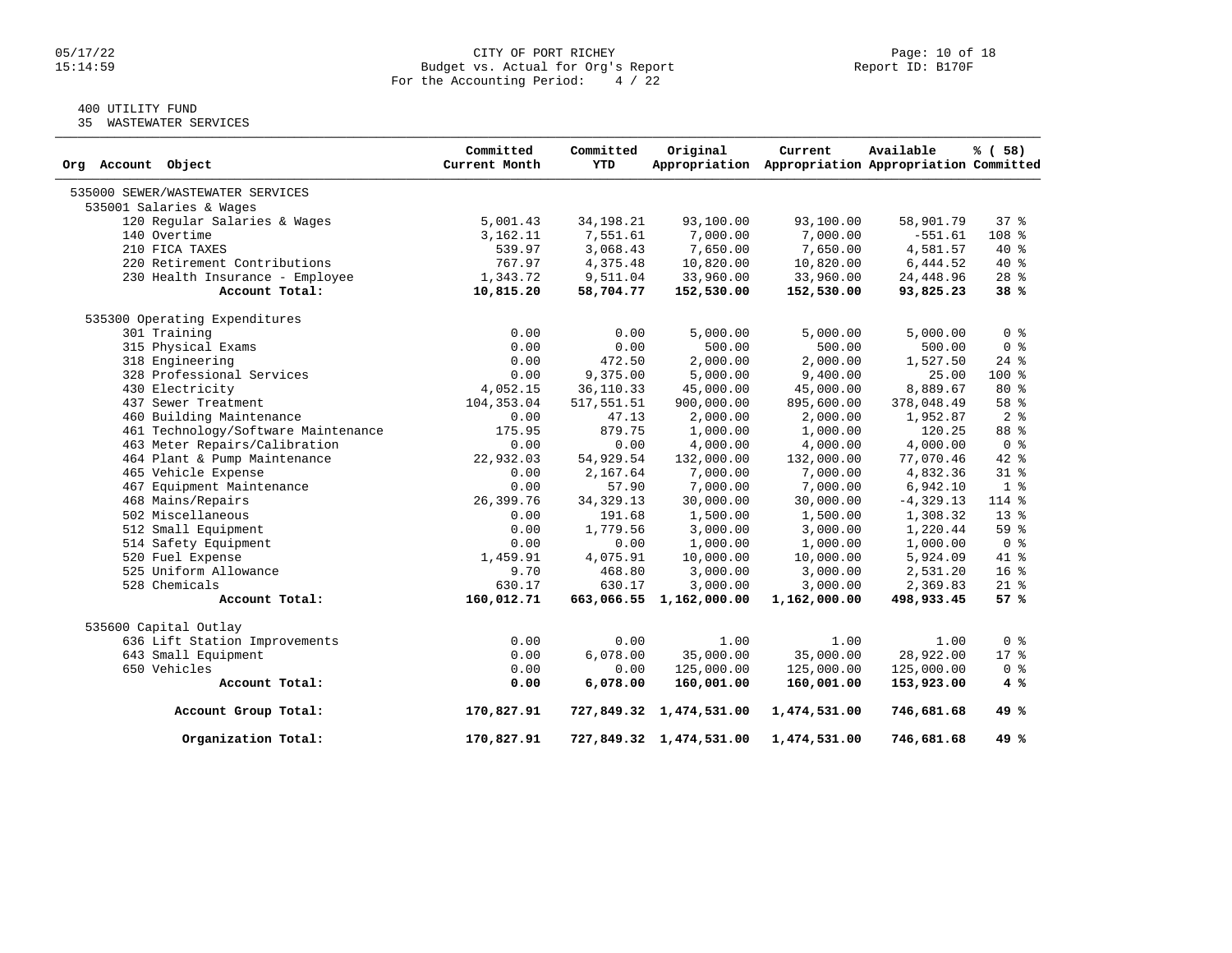# 05/17/22 CITY OF PORT RICHEY PORT REPORT RESERVE PORT RICHEY PORT RICHEY PAGE: 11 of 18<br>15:14:59 Budget vs. Actual for Org's Report Propert Report ID: B170F Budget vs. Actual for Org's Report For the Accounting Period: 4 / 22

# 400 UTILITY FUND

36 ADMINISTRATION/BILLING

| Object<br>Account<br>Org                | Committed<br>Current Month | Committed<br>YTD | Original<br>Appropriation | Current    | Available<br>Appropriation Appropriation Committed | % (58)         |
|-----------------------------------------|----------------------------|------------------|---------------------------|------------|----------------------------------------------------|----------------|
| 536000 WATER-SEWER COMBINATION SERVICES |                            |                  |                           |            |                                                    |                |
| 536001 Salaries & Wages                 |                            |                  |                           |            |                                                    |                |
| 120 Regular Salaries & Wages            | 6,720.00                   | 45,920.00        | 92,900.00                 | 92,900.00  | 46,980.00                                          | 49 %           |
| 140 Overtime                            | 0.00                       | 0.00             | 500.00                    | 500.00     | 500.00                                             | 0 <sup>8</sup> |
| 210 FICA TAXES                          | 507.96                     | 3,479.22         | 7,120.00                  | 7,120.00   | 3,640.78                                           | 49 %           |
| 220 Retirement Contributions            | 727.08                     | 4,968.38         | 10,055.00                 | 10,055.00  | 5,086.62                                           | 49 %           |
| 230 Health Insurance - Employee         | 2,551.67                   | 13,625.58        | 30,870.00                 | 30,870.00  | 17,244.42                                          | 44 %           |
| Account Total:                          | 10,506.71                  | 67,993.18        | 141,445.00                | 141,445.00 | 73,451.82                                          | 48 %           |
| 536300 Operating Expenditures           |                            |                  |                           |            |                                                    |                |
| 328 Professional Services               | 2,168.67                   | 19,420.77        | 22,800.00                 | 22,800.00  | 3,379.23                                           | 85%            |
| 340 Rate Study                          | 0.00                       | 0.00             | 30,000.00                 | 30,000.00  | 30,000.00                                          | 0 <sup>8</sup> |
| 420 Postage                             | 0.00                       | 1,394.55         | 5,000.00                  | 5,000.00   | 3,605.45                                           | $28$ %         |
| 461 Technology/Software Maintenance     | 0.00                       | 15,468.15        | 31,000.00                 | 31,000.00  | 15,531.85                                          | $50*$          |
| 470 Printing & Binding                  | 0.00                       | 0.00             | 600.00                    | 600.00     | 600.00                                             | 0 <sup>8</sup> |
| 502 Miscellaneous                       | 0.00                       | 496.48           | 500.00                    | 500.00     | 3.52                                               | 99 %           |
| 512 Small Equipment                     | 0.00                       | 79.39            | 3,000.00                  | 3,000.00   | 2,920.61                                           | 3 <sup>8</sup> |
| 525 Uniform Allowance                   | 0.00                       | 0.00             | 300.00                    | 300.00     | 300.00                                             | 0 <sup>8</sup> |
| 556 Bank Charges                        | 0.00                       | 0.00             | 1,000.00                  | 1,000.00   | 1,000.00                                           | 0 <sup>8</sup> |
| Account Total:                          | 2,168.67                   | 36,859.34        | 94,200.00                 | 94,200,00  | 57,340.66                                          | 39%            |
| Account Group Total:                    | 12,675.38                  | 104,852.52       | 235,645.00                | 235,645.00 | 130,792.48                                         | 44 %           |
| Organization Total:                     | 12,675.38                  | 104,852.52       | 235,645.00                | 235,645.00 | 130,792.48                                         | 44 %           |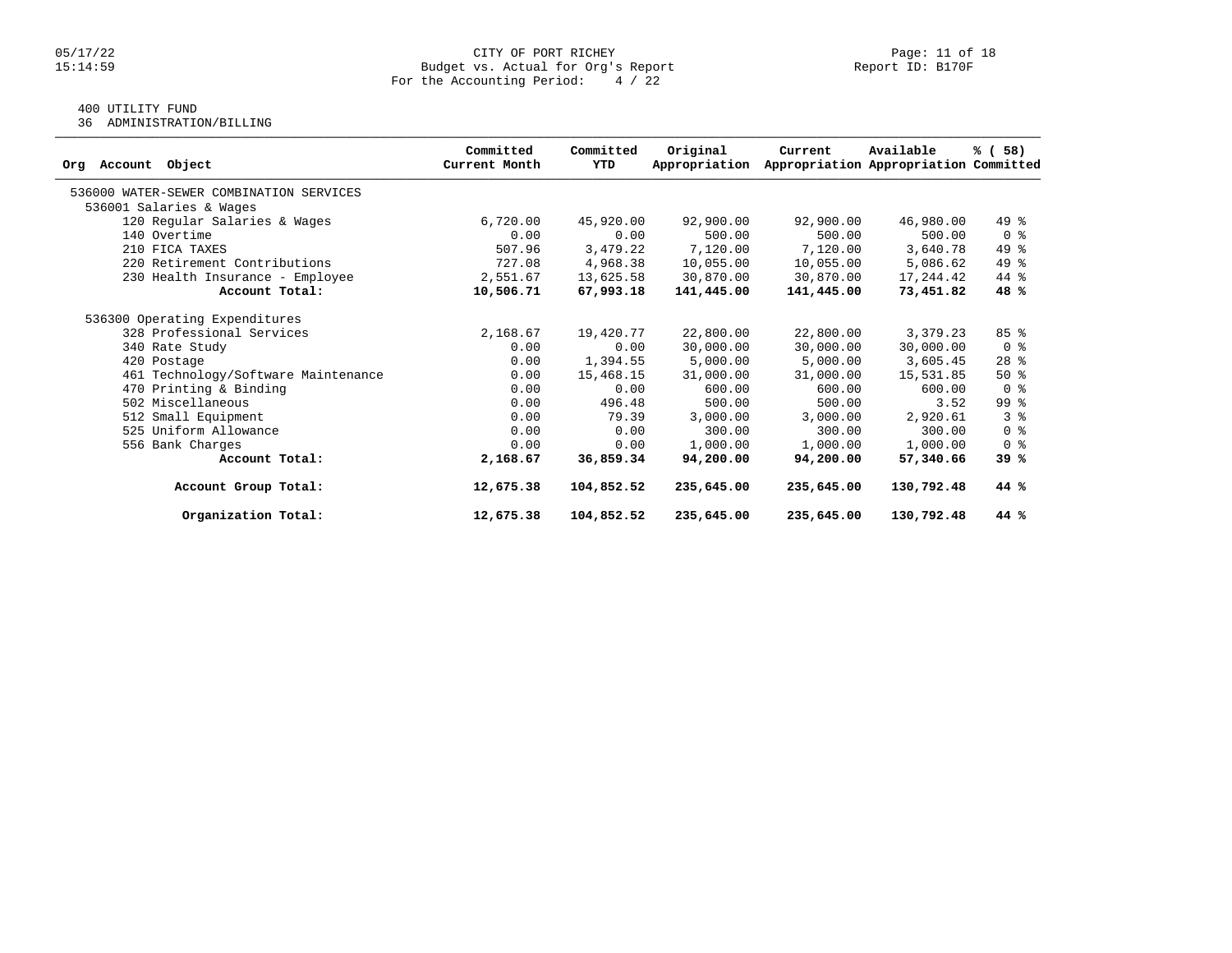### 05/17/22 CITY OF PORT RICHEY Page: 12 of 18 15:14:59 Budget vs. Actual for Org's Report Report ID: B170F For the Accounting Period: 4 / 22

# 400 UTILITY FUND 38 GRANTS

| Object<br>Account<br>Org            | Committed<br>Current Month | Committed<br>YTD | Original<br>Appropriation | Current | Available<br>Appropriation Appropriation Committed | 58)<br>% ( |
|-------------------------------------|----------------------------|------------------|---------------------------|---------|----------------------------------------------------|------------|
| 538000<br>538800 GRANT EXPENDITURES |                            |                  |                           |         |                                                    |            |
| 899 Other Grants                    | 0.00                       | 0.00             | 1.00                      | 1.00    | 1.00                                               | 0 %        |
| Account Total:                      | 0.00                       | 0.00             | 1.00                      | 1.00    | 1.00                                               | 0 %        |
| Account Group Total:                | 0.00                       | 0.00             | 1.00                      | 1.00    | 1.00                                               | 0 %        |
| Organization Total:                 | 0.00                       | 0.00             | 1.00                      | 1.00    | 1.00                                               | 0 %        |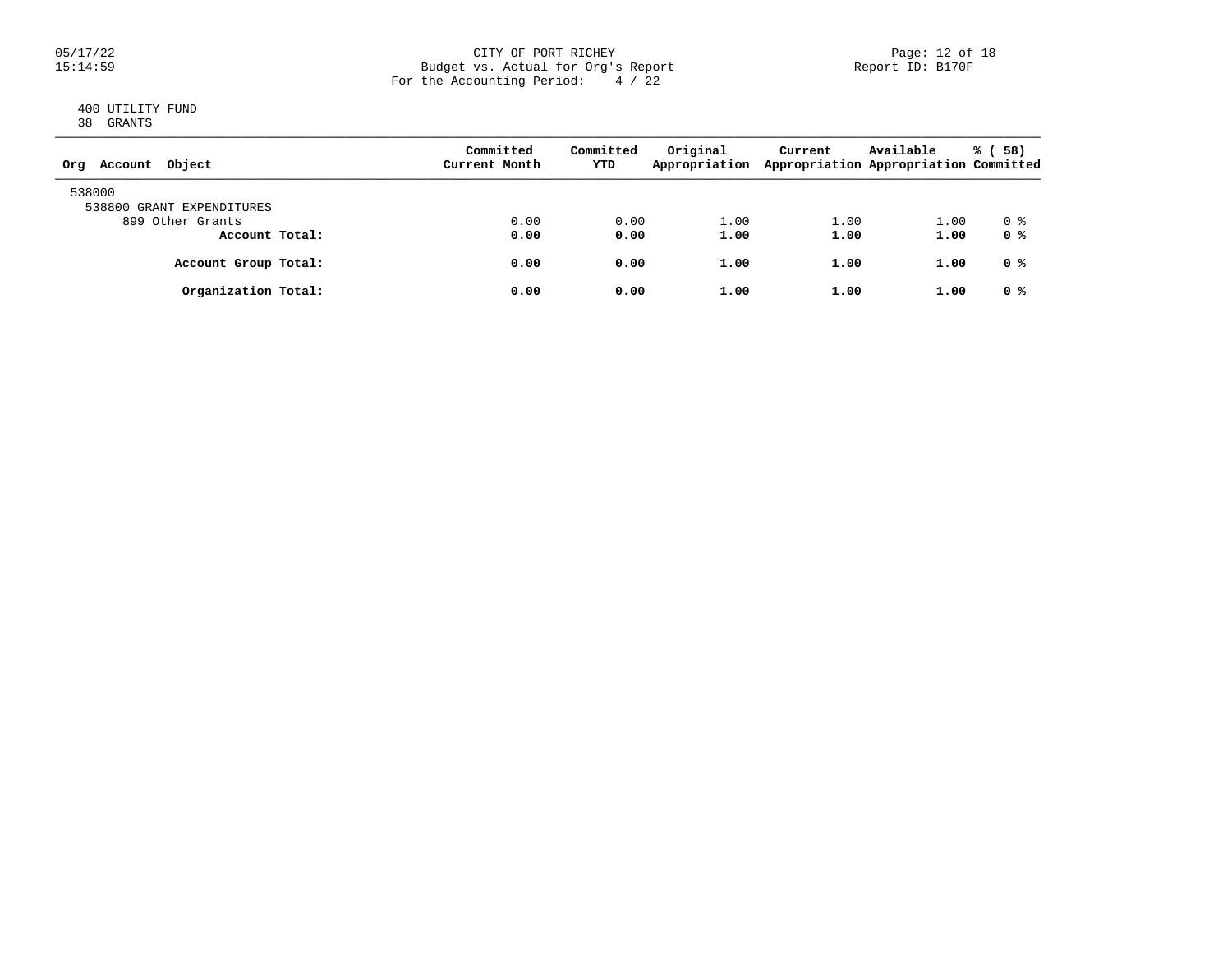### 05/17/22 CITY OF PORT RICHEY Page: 13 of 18 15:14:59 Budget vs. Actual for Org's Report Report ID: B170F For the Accounting Period: 4 / 22

# 400 UTILITY FUND 82 DEBT SERVICE

| Committed<br>Current Month | Committed<br>YTD | Original<br>Appropriation | Current                                                                               | Available  | 58)<br>% (                                                                                                             |
|----------------------------|------------------|---------------------------|---------------------------------------------------------------------------------------|------------|------------------------------------------------------------------------------------------------------------------------|
|                            |                  |                           |                                                                                       |            |                                                                                                                        |
|                            |                  |                           |                                                                                       |            |                                                                                                                        |
| 0.00                       |                  | 115,000.00                |                                                                                       | 115,000.00 | 0 %                                                                                                                    |
| 0.00                       |                  | 5,000.00                  | 5,000.00                                                                              | 3, 174, 83 | 37%                                                                                                                    |
| 0.00                       |                  | 62,225.00                 |                                                                                       |            | $50*$                                                                                                                  |
| 0.00                       | 1,003.89         | 2,500.00                  | 2,500.00                                                                              | 1,496.11   | 40 %                                                                                                                   |
| 0.00                       |                  | 70,000.00                 | 70,000.00                                                                             |            | $95$ %                                                                                                                 |
| 0.00                       |                  | 254,725.00                |                                                                                       | 154,228.56 | 39 %                                                                                                                   |
| 0.00                       |                  | 254,725.00                |                                                                                       | 154,228.56 | 39 %                                                                                                                   |
| 0.00                       |                  | 254,725.00                | 254,725.00                                                                            | 154,228.56 | 39 %                                                                                                                   |
|                            |                  |                           | 0.00<br>1,825.17<br>31, 112.50<br>66,554.88<br>100,496.44<br>100,496.44<br>100,496.44 |            | Appropriation Appropriation Committed<br>115,000.00<br>31, 112.50<br>62,225.00<br>3,445.12<br>254,725.00<br>254,725.00 |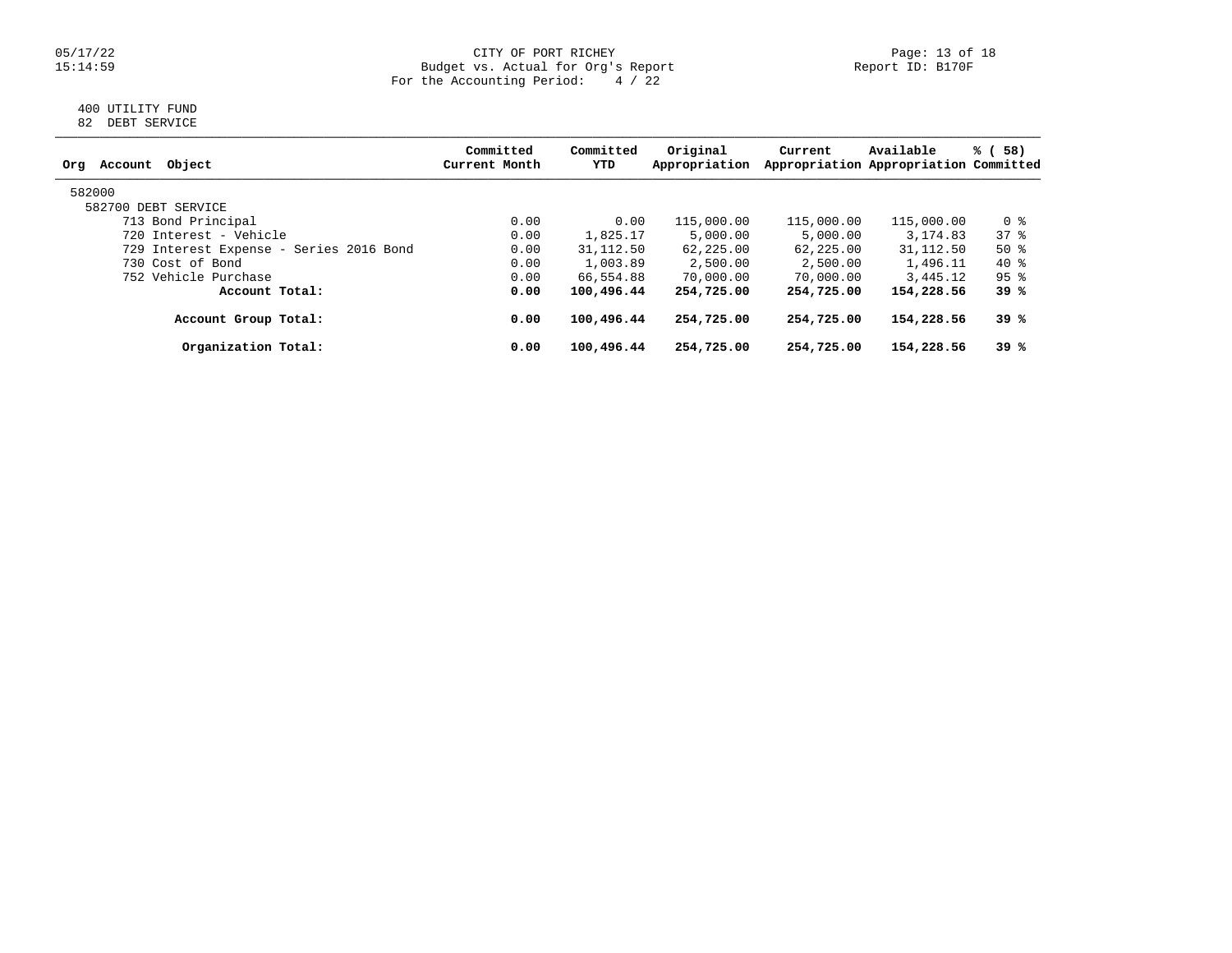#### 05/17/22 CITY OF PORT RICHEY Page: 14 of 18 15:14:59 Budget vs. Actual for Org's Report Report ID: B170F For the Accounting Period: 4 / 22

# 400 UTILITY FUND

90 CONTINGENCIES

| Orq | Account | Object                                  |                                           | Committed<br>Current Month | Committed<br>YTD | Original<br>Appropriation | Current    | Available<br>Appropriation Appropriation Committed | % (58)             |
|-----|---------|-----------------------------------------|-------------------------------------------|----------------------------|------------------|---------------------------|------------|----------------------------------------------------|--------------------|
|     | 590000  |                                         |                                           |                            |                  |                           |            |                                                    |                    |
|     |         | 590900 CONTINGENCIES                    |                                           |                            |                  |                           |            |                                                    |                    |
|     |         | 903 INTERFUND ALLOCATION - CITY COUNCIL |                                           | 653.21                     | 1,490.82         | 2,614.00                  | 2,614.00   | 1,123.18                                           | $57$ $\frac{6}{3}$ |
|     |         |                                         | 904 INTERFUND ALLOCATION - ADMINISTRATION | 635.17                     | 1,949.31         | 3,583.00                  | 3,583.00   | 1,633.69                                           | $54$ %             |
|     |         | 905 INTERFUND ALLOCATION - FINANCE      |                                           | 51.42                      | 7,215.75         | 11,472.00                 | 11,472.00  | 4,256.25                                           | 63 %               |
|     | 909     | INTERFUND ALLOCATION - IT               |                                           | 2,220.27                   | 14,640.65        | 25,398.00                 | 25,398.00  | 10,757.35                                          | 58 %               |
|     |         | 911 INTERFUND ALLOCATION -              | GENERAL                                   | 29,480.92                  | 306,163.00       | 434,760.00                | 434,760.00 | 128,597.00                                         | 70 %               |
|     |         | 915 INTERFUND ALLOCATION - DISPATCH     |                                           | 58.95                      | 659.11           | 1,103.00                  | 1,103.00   | 443.89                                             | $60*$              |
|     | 916     | INTERFUND ALLOCATION - PUBLIC WORKS     |                                           | 3,364.95                   | 25, 212.18       | 52,500.00                 | 52,500.00  | 27, 287.82                                         | 48 %               |
|     |         | 918 INTERFUND ALLOCATION - HR           |                                           | 32.40                      | 437.72           | 875.00                    | 875.00     | 437.28                                             | $50*$              |
|     |         | Account Total:                          |                                           | 36,497.29                  | 357,768.54       | 532,305.00                | 532,305.00 | 174,536.46                                         | 67%                |
|     |         | 590910 RESERVE CONTINGENCIES            |                                           |                            |                  |                           |            |                                                    |                    |
|     |         | 650 Vehicles                            |                                           | 0.00                       | 0.00             | 94,518.00                 | 94,518.00  | 94,518.00                                          | 0 <sup>8</sup>     |
|     | 990     | Contingencies                           |                                           | 0.00                       | 0.00             | 200,000.00                | 200,000.00 | 200,000.00                                         | 0 <sup>8</sup>     |
|     |         | Account Total:                          |                                           | 0.00                       | 0.00             | 294,518.00                | 294,518.00 | 294,518.00                                         | 0 %                |
|     |         | Account Group Total:                    |                                           | 36,497.29                  | 357,768.54       | 826,823.00                | 826,823.00 | 469,054.46                                         | 43%                |
|     |         | Organization Total:                     |                                           | 36,497.29                  | 357,768.54       | 826,823.00                | 826,823.00 | 469,054.46                                         | 43%                |
|     |         |                                         |                                           |                            |                  |                           |            |                                                    |                    |

 **Fund Total: 356,598.25 1,979,826.69 4,183,644.00 4,183,644.00 2,203,817.31 47 %**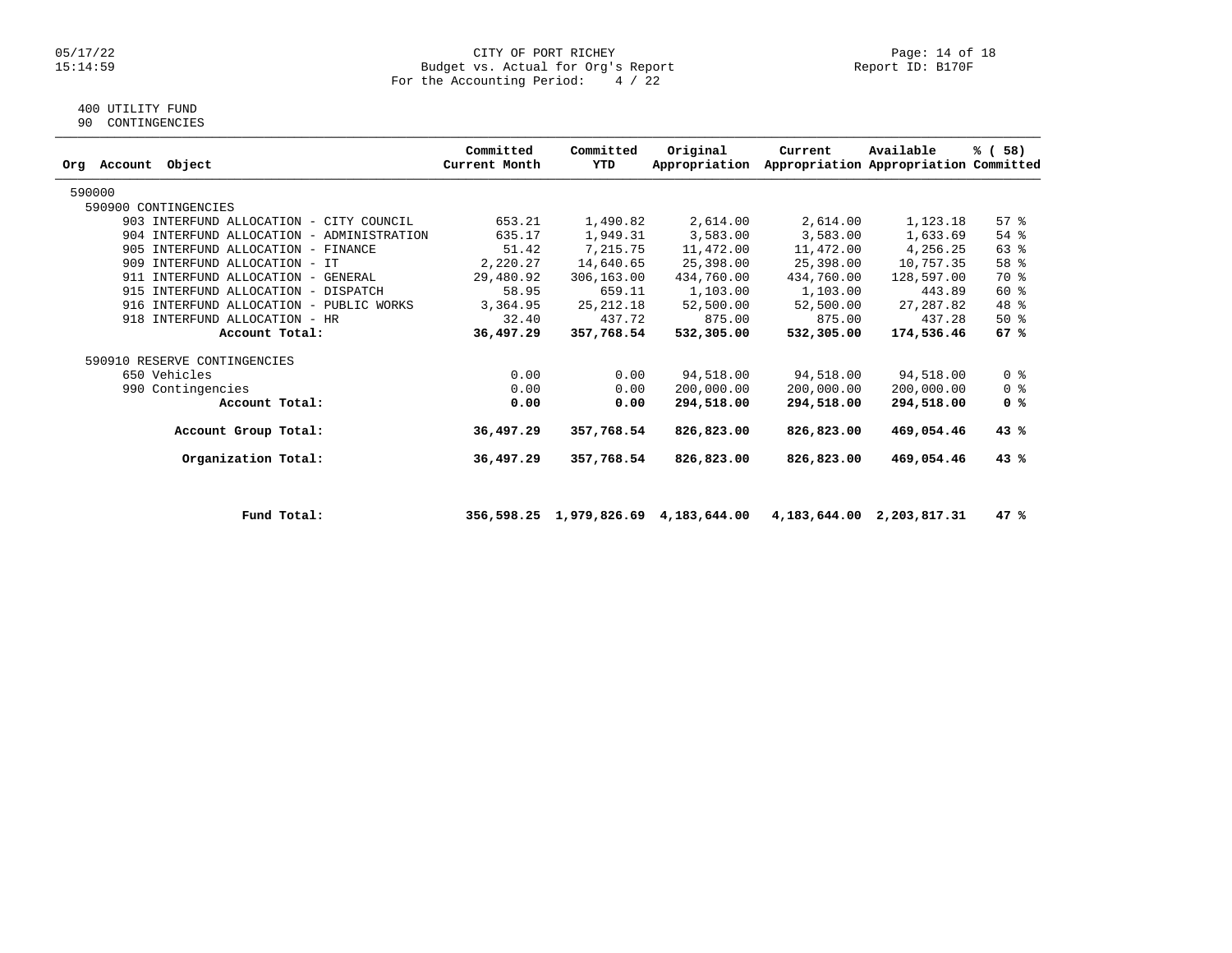### 05/17/22 Page: 15 of 18 15:14:59 Budget vs. Actual for Org's Report Report ID: B170F For the Accounting Period: 4 / 22

# 430 WATER IMPACT FEES 30 WATER IMPACT FEES

| Object<br>Account<br>Org        | Committed<br>Current Month | Committed<br>YTD | Original<br>Appropriation | Current    | Available<br>Appropriation Appropriation Committed | % (58) |
|---------------------------------|----------------------------|------------------|---------------------------|------------|----------------------------------------------------|--------|
| 530000                          |                            |                  |                           |            |                                                    |        |
| 530600 Capital Outlay           |                            |                  |                           |            |                                                    |        |
| 645 New Lines/Improvements      | 353.78                     | 18,407.40        | 200,000.00                | 200,000.00 | 181,592.60                                         | 9 %    |
| 652 Meters for new installation | 0.00                       | 0.00             | 1.00                      | 1.00       | 1.00                                               | 0 %    |
| Account Total:                  | 353.78                     | 18,407.40        | 200,001.00                | 200,001.00 | 181,593.60                                         | 9 %    |
| Account Group Total:            | 353.78                     | 18,407.40        | 200,001.00                | 200,001.00 | 181,593.60                                         | ୨ %    |
| Organization Total:             | 353.78                     | 18,407.40        | 200,001.00                | 200,001.00 | 181,593.60                                         | ୨ %    |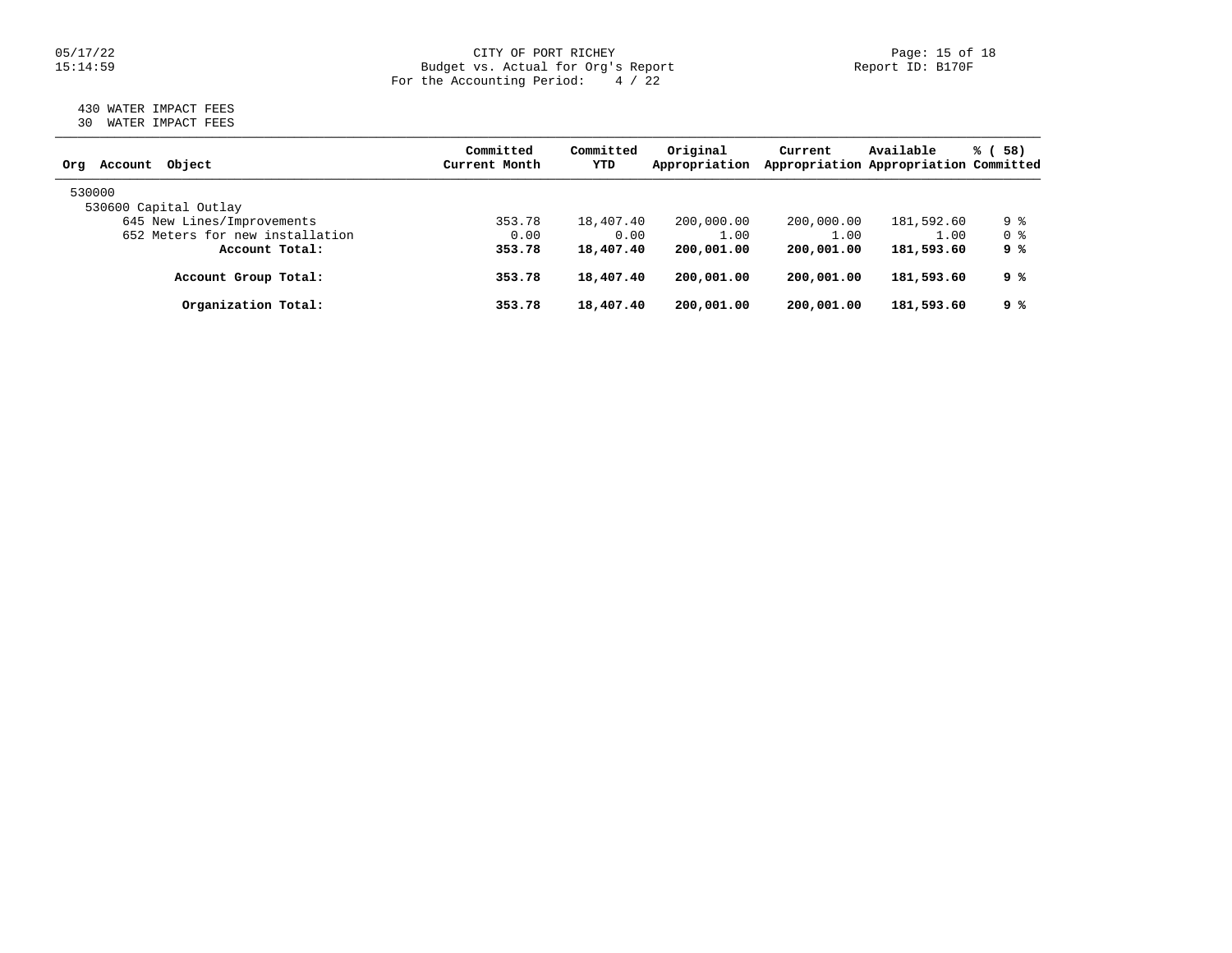#### 05/17/22 CITY OF PORT RICHEY Page: 16 of 18 15:14:59 Budget vs. Actual for Org's Report Report ID: B170F For the Accounting Period: 4 / 22

# 430 WATER IMPACT FEES 90 CONTINGENCIES

| Object<br>Account<br>Org     | Committed<br>Current Month | Committed<br>YTD | Original<br>Appropriation | Current    | Available<br>Appropriation Appropriation Committed | % (<br>58) |
|------------------------------|----------------------------|------------------|---------------------------|------------|----------------------------------------------------|------------|
| 590000                       |                            |                  |                           |            |                                                    |            |
| 590910 RESERVE CONTINGENCIES |                            |                  |                           |            |                                                    |            |
| 990 Contingencies            | 0.00                       | 0.00             | 100,000.00                | 100,000.00 | 100,000.00                                         | 0 %        |
| Account Total:               | 0.00                       | 0.00             | 100,000.00                | 100,000.00 | 100,000.00                                         | 0 %        |
| Account Group Total:         | 0.00                       | 0.00             | 100,000.00                | 100,000.00 | 100,000.00                                         | 0 %        |
| Organization Total:          | 0.00                       | 0.00             | 100,000.00                | 100,000.00 | 100,000.00                                         | 0 %        |
|                              |                            |                  |                           |            |                                                    |            |
| Fund Total:                  | 353.78                     | 18,407.40        | 300,001.00                | 300,001.00 | 281,593.60                                         | 6 %        |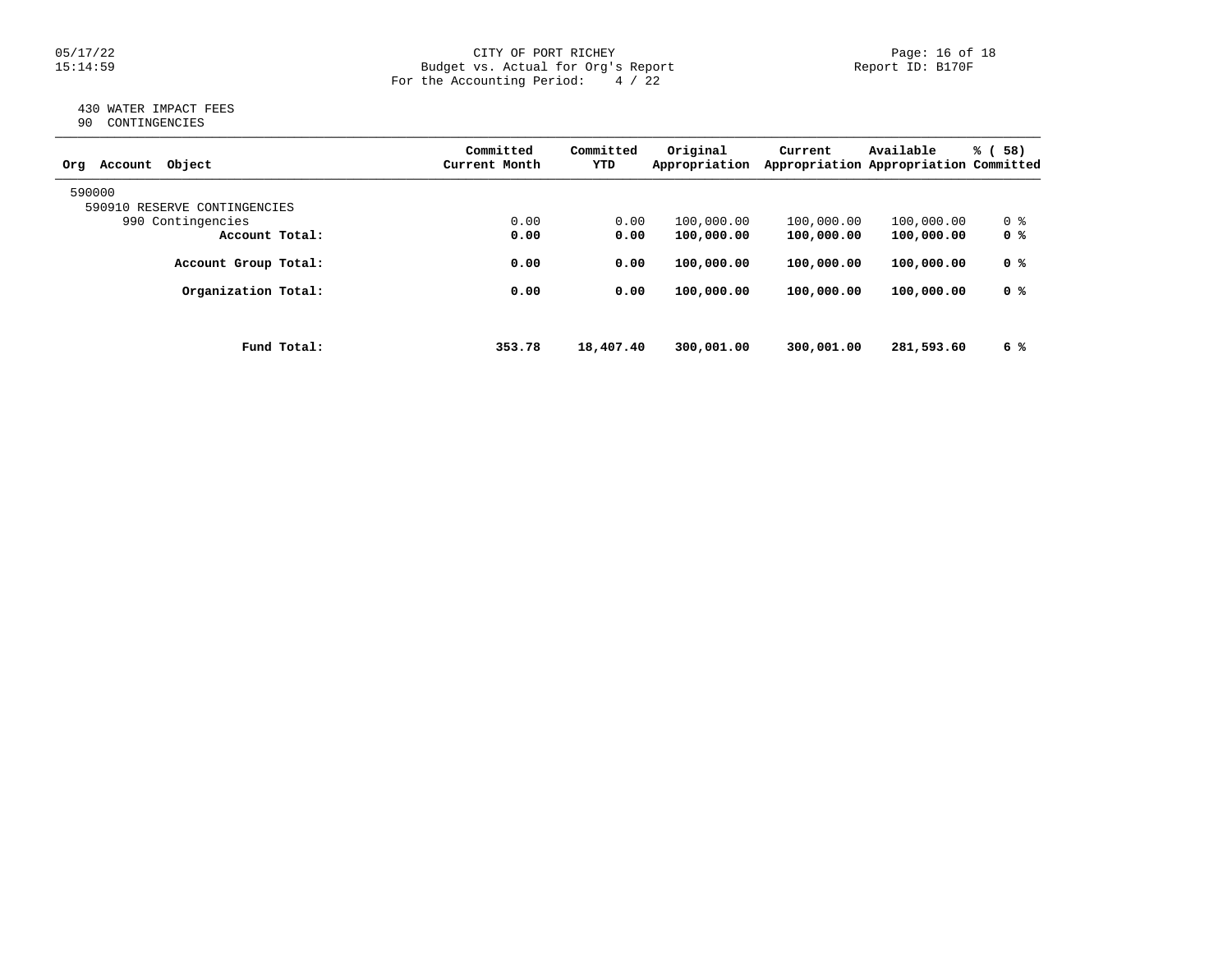### 05/17/22 CITY OF PORT RICHEY Page: 17 of 18 15:14:59 Budget vs. Actual for Org's Report Report ID: B170F For the Accounting Period: 4 / 22

# 440 SEWER IMPACT FEES 31 SEWER IMPACT FEES

| Obiect<br>Account<br>Orq      | Committed<br>Current Month | Committed<br>YTD | Original<br>Appropriation | Current    | Available<br>Appropriation Appropriation Committed | % (58)         |
|-------------------------------|----------------------------|------------------|---------------------------|------------|----------------------------------------------------|----------------|
| 531000                        |                            |                  |                           |            |                                                    |                |
| 531600 Capital Outlay         |                            |                  |                           |            |                                                    |                |
| 636 Lift Station Improvements | 0.00                       | 0.00             | 500,000.00                | 500,000.00 | 500,000.00                                         | 0 %            |
| Account Total:                | 0.00                       | 0.00             | 500,000.00                | 500,000.00 | 500,000.00                                         | 0 <sup>8</sup> |
| Account Group Total:          | 0.00                       | 0.00             | 500,000.00                | 500,000,00 | 500,000.00                                         | 0 <sup>8</sup> |
| Organization Total:           | 0.00                       | 0.00             | 500,000.00                | 500,000.00 | 500,000.00                                         | 0 %            |